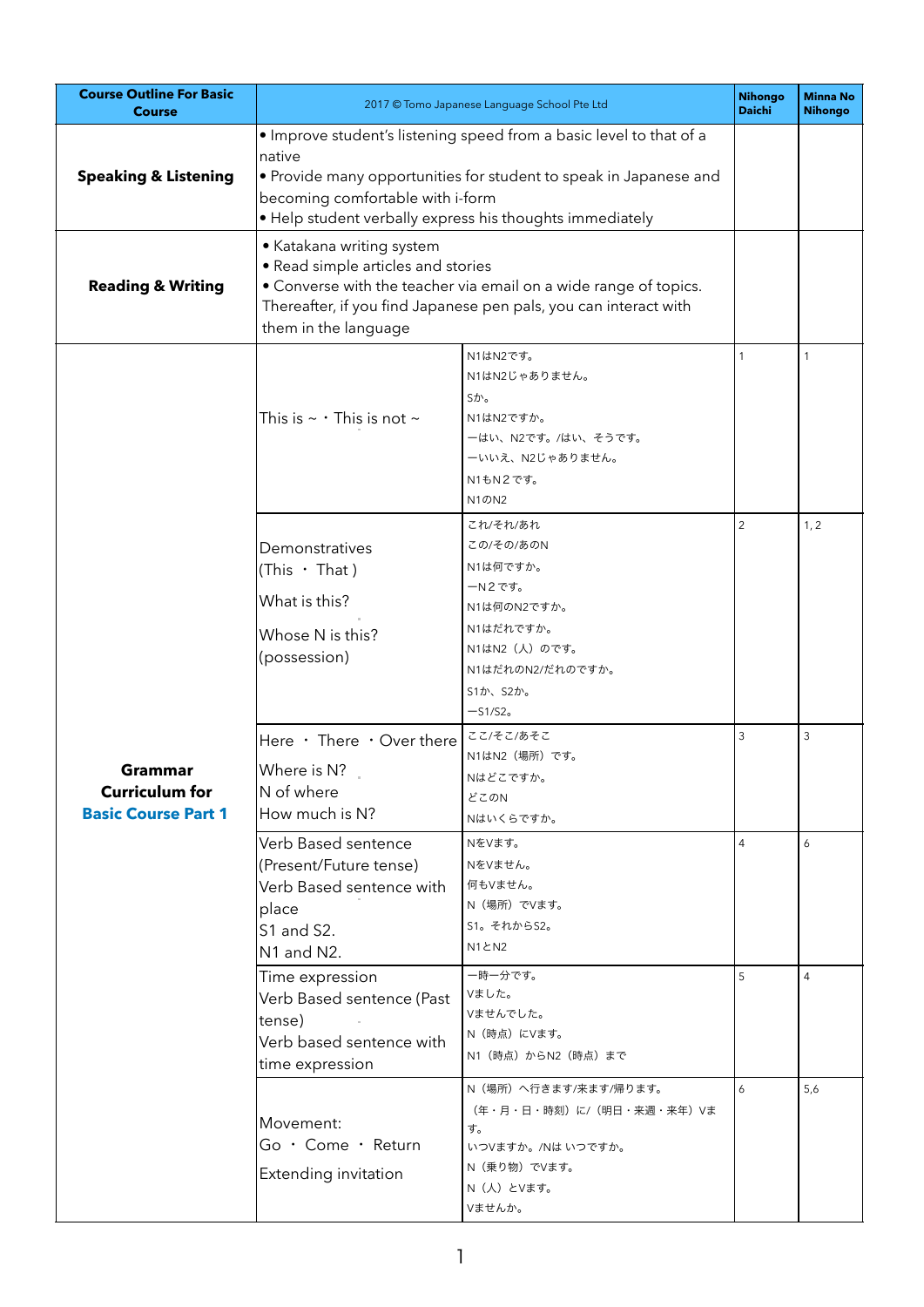| <b>Course Outline For Basic</b><br><b>Course</b>                      | 2017 © Tomo Japanese Language School Pte Ltd                                                                                                                |                                                                                                                                                   | <b>Nihongo</b><br><b>Daichi</b> | <b>Minna No</b><br><b>Nihongo</b> |
|-----------------------------------------------------------------------|-------------------------------------------------------------------------------------------------------------------------------------------------------------|---------------------------------------------------------------------------------------------------------------------------------------------------|---------------------------------|-----------------------------------|
| <b>Grammar</b><br><b>Curriculum for</b><br><b>Basic Course Part 2</b> | Adjectives based<br>sentences (Present and<br>future tense)<br>Which $\sim$ ?                                                                               | Nは いAです。<br>NはなAです。<br>Nは いAくないです。<br>NはなAじゃありません。<br>Nはどうですか。<br>いAN/なAN<br>どんなN<br>Nはどれですか。<br>S1。そしてS2。<br>S1が、S2。<br>Sね。 (共感)                 | $\overline{7}$                  | 8                                 |
|                                                                       | Existence of something<br>There is/are $\sim$ .<br>Where is/are $\sim$ ?<br>Counter suffix for people<br>Particle: ne and yo                                | N1 (場所) にN2があります/います。<br>N1の (上·下·前·後ろ·横·中·外·隣·間·近<br>$\langle$ )<br>N1はN2 (場所) にあります/います。<br>N (人) がー人います。<br>Vましょう。<br>N1やN2<br>Sよ。<br>Sね。 (確認) | 8                               | 6, 10, 11                         |
|                                                                       | Skill and ability (Use of the<br>particle ga)<br>I like (noun)<br>I am good at (noun)<br>I understand (noun)<br>I have (noun)<br>Why $\sim$ ?<br>Because ~. | N1 (人) はN2が好きです/上手です。<br>N1 (人) はN2がわかります。<br>S1D5S2<br>どうしてS1か。<br>ーS2から。<br>N1はN2があります。                                                         | 9                               | 9                                 |
|                                                                       | ni<br>Give · Receive · Teach ·<br>Learn<br>Counter suffix for<br>machines, people, thing/<br>flat things, general things                                    | Verbs with indirect objects;   N1 (人) にN2を貸します/あげます/教えます。<br>N1 (人) にN2を借ります/もらいます/習います。<br>Nを数量詞V。<br>NをいくつVか。<br>Nにします。                         | 10                              | 7, 11                             |
| www.tomo-japanese.com                                                 |                                                                                                                                                             |                                                                                                                                                   |                                 |                                   |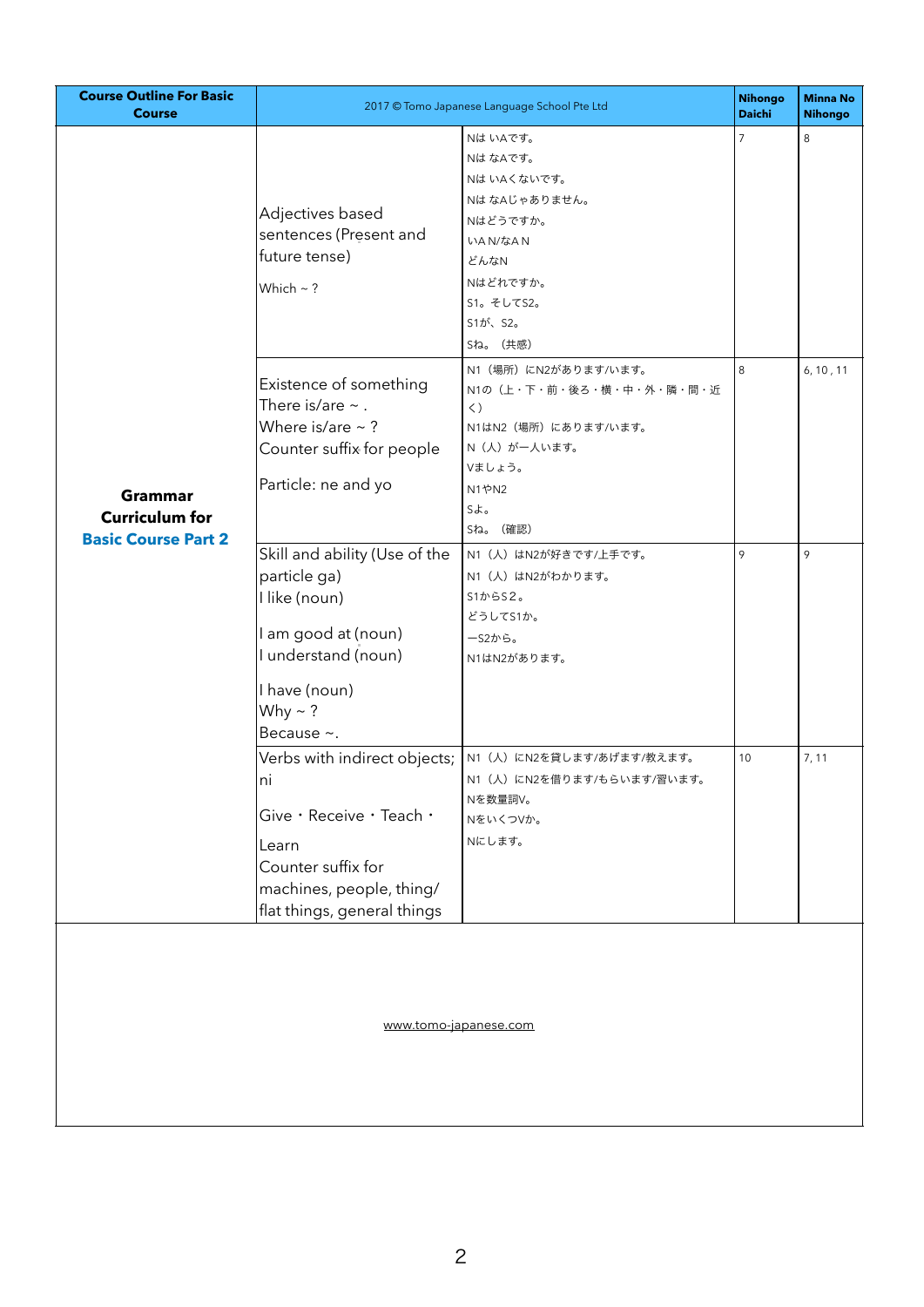| <b>Course Outline For Basic</b><br><b>Course</b>                      | 2017 © Tomo Japanese Language School Pte Ltd                                                                                                                                |                                                                                                                               | <b>Nihongo</b><br><b>Daichi</b> | <b>Minna No</b><br><b>Nihongo</b> |
|-----------------------------------------------------------------------|-----------------------------------------------------------------------------------------------------------------------------------------------------------------------------|-------------------------------------------------------------------------------------------------------------------------------|---------------------------------|-----------------------------------|
| <b>Grammar</b><br><b>Curriculum for</b><br><b>Basic Course Part 3</b> | Comparing things<br>(Comperative forms)<br>N1 is more adj than N2.<br>Which is more adj, N1 or<br>N2?<br>Conjugation for i-adjective,<br>na adjective and noun              | N1はN2がAです。<br>N1はN2よりAです。<br>N1とN2とどちらがAですか。<br>ーN1/N2のほうがAです。<br>ーどちらもAです。<br>いAくて/なAで/Nで、~。                                 | 11                              | 16                                |
|                                                                       | Preference (Superlative<br>forms)                                                                                                                                           | N1でN2がいちばんAです。<br>N1で何/だれ/どこ/いつがいちばんAですか。<br>ーN2がいちばんAです。                                                                     | 11                              | 12                                |
|                                                                       | Past tense and negative<br>form of adjective<br>Time period (Length of<br>time)<br>How long $\sim$ ?                                                                        | NはいAかったです。<br>NはなAでした。<br>N1はN2でした。<br>NはいAくなかったです。<br>NはなAじゃありませんでした。<br>N1はN2じゃありませんでした。<br>数量詞 (期間) V。<br>どのぐらいVか。         | 12                              | 11, 12                            |
|                                                                       | Expressing a wish/desire to<br>do something<br>Going somewhere to do<br>something                                                                                           | Nが欲しいです。<br>V (ます形) たいです。<br>N1 (場所) へV (ます形) /N2に行きます/来ます/帰<br>ります。<br>Vましょうか。<br>Ⅴ(ます形)たいんですが。<br>Ⅴ (ます形) 方                 | 13                              | 13, 14                            |
| Grammar<br><b>Curriculum for</b><br><b>Basic Course Part 4</b>        | Stating a hobby and ability<br>(with dictionary form)<br>My hobby is to $\sim$ .<br>Stating a possibility/ability<br>using the dictionary form<br>of verbs<br>Before $\sim$ | 動詞のグループ<br>V辞書形<br>趣味はV(辞書形)こと/Nです。<br>N1はV(辞書形)こと/N2ができます。 (能力・状況<br>可能)<br>V1 (辞書形) /Nのまえに、V2。<br>N1とか、N2とか<br>N/なAではありません。 | 14                              | 14, 18                            |
|                                                                       | Expressing a request or<br>existence of an action (in<br>te-form)<br>Please $\sim$ .<br>Action in progress (~ING)                                                           | Vて形<br>Ⅴ (て形) ください。 (指示・依頼・勧め)<br>Ⅴ (て形) くださいませんか。<br>V (て形) ています。 (進行)                                                       | 15                              | 14                                |
|                                                                       | May · Must not<br>(with te- form)<br>Enduring state-of-being /<br>enduring state of action<br>Conjugating verbs using<br>te form                                            | V (て形) もいいです。<br>Ⅴ (て形) はいけません。<br>Ⅴ (て形) います。<br>(結果の状態 1 :結婚する・知るなど;反復・習慣:<br>働くなど) V1て、V2て、~。                              | 16                              | 15, 16                            |
| www.tomo-japanese.com                                                 |                                                                                                                                                                             |                                                                                                                               |                                 |                                   |